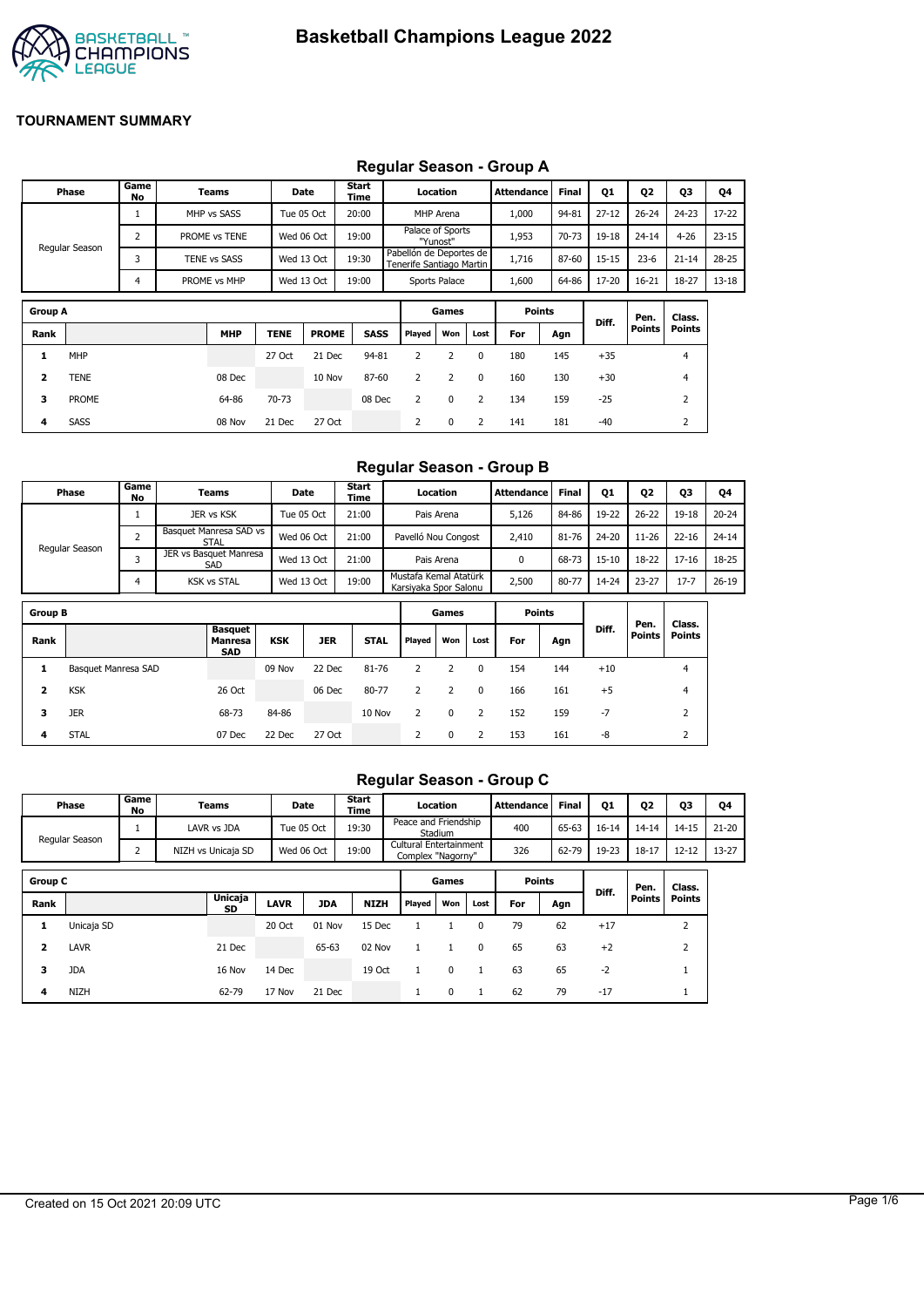

|                | Requiar Season - Group D                                          |            |  |                                                             |                     |            |               |              |              |              |                   |              |           |                |                  |    |
|----------------|-------------------------------------------------------------------|------------|--|-------------------------------------------------------------|---------------------|------------|---------------|--------------|--------------|--------------|-------------------|--------------|-----------|----------------|------------------|----|
|                | Phase                                                             | Game<br>No |  | Teams                                                       |                     | Date       | Start<br>Time |              | Location     |              | <b>Attendance</b> | <b>Final</b> | <b>Q1</b> | Q <sub>2</sub> | Q3               | Q4 |
|                | Universo Treviso Basket<br><b>SSDRL vs RIGA</b><br>Regular Season |            |  | Tue 05 Oct                                                  | 20:30               | Palaverde  |               |              | 1,353        | 91-85        | $23 - 22$         | 19-30        | $23 - 12$ | $26 - 21$      |                  |    |
|                | $\overline{2}$<br>SZOM vs AEK                                     |            |  |                                                             | 18:00<br>Wed 06 Oct |            | Savaria Arena |              | 2,200        | 83-78        | 19-21             | $19 - 14$    | 19-19     | $26 - 24$      |                  |    |
| <b>Group D</b> |                                                                   |            |  |                                                             |                     |            |               |              | Games        |              | <b>Points</b>     |              |           |                |                  |    |
| Rank           |                                                                   |            |  | <b>Universo</b><br>Treviso<br><b>Basket</b><br><b>SSDRL</b> | <b>SZOM</b>         | <b>AEK</b> | <b>RIGA</b>   | Played       | Won          | Lost         | For               | Agn          | Diff.     | Pen.<br>Points | Class.<br>Points |    |
| 1              | Universo Treviso Basket SSDRL                                     |            |  |                                                             | 03 Nov              | 22 Dec     | $91 - 85$     | $\mathbf{1}$ | 1            | $\mathbf{0}$ | 91                | 85           | $+6$      |                | $\overline{2}$   |    |
| 2              | SZOM                                                              |            |  | 17 Nov                                                      |                     | 83-78      | 22 Dec        | $\mathbf{1}$ | $\mathbf{1}$ | $\mathbf{0}$ | 83                | 78           | $+5$      |                | $\overline{2}$   |    |
| 3              | AEK                                                               |            |  | 19 Oct                                                      | 14 Dec              |            | 15 Nov        | $\mathbf{1}$ | 0            | 1            | 78                | 83           | $-5$      |                | $\mathbf{1}$     |    |
| 4              | <b>RIGA</b>                                                       |            |  | 14 Dec                                                      | 20 Oct              | 03 Nov     |               | л.           | 0            | $\mathbf{1}$ | 85                | 91           | -6        |                | T                |    |

# **Regular Season - Group D**

#### **Regular Season - Group E**

| Phase          | Game<br>No | Teams               | <b>Date</b> | <b>Start</b><br>Time | Location                    | Attendance | <b>Final</b> | Q1        | Q <sub>2</sub> | Q3        | Q4        |
|----------------|------------|---------------------|-------------|----------------------|-----------------------------|------------|--------------|-----------|----------------|-----------|-----------|
|                |            | <b>IGOK vs PAOK</b> | Tue 05 Oct  | 18:30                | Sportska Dvorana<br>Laktaši | 700        | 68-64        | 19-12     | $7 - 20$       | $17 - 17$ | $25 - 15$ |
|                |            | <b>GALA vs NYMB</b> | Wed 06 Oct  | 21:00                | Sinan Erdem Arena           | 200،       | 101-85       | 23-26     | 29-22          | $23 - 19$ | $26 - 18$ |
| Regular Season |            | PAOK vs NYMB        | Tue 12 Oct  | 19:30                | PAOK Sports Arena           | 500ء       | 83-84        | $11 - 21$ | $24 - 19$      | $23 - 25$ | $25 - 19$ |
|                |            | IGOK vs GALA        | Wed 13 Oct  | 18:30                | Sportska Dvorana<br>Laktaši | 1,000      | 85-89        | 17-27     | $27 - 25$      | $23 - 16$ | 18-21     |

| <b>Group E</b> |             |             |             | Games       |             | <b>Points</b> |     | Diff. | Pen. | Class. |       |               |               |
|----------------|-------------|-------------|-------------|-------------|-------------|---------------|-----|-------|------|--------|-------|---------------|---------------|
| Rank           |             | <b>GALA</b> | <b>IGOK</b> | <b>NYMB</b> | <b>PAOK</b> | Played        | Won | Lost  | For  | Agn    |       | <b>Points</b> | <b>Points</b> |
|                | <b>GALA</b> |             | 09 Nov      | 101-85      | 08 Dec      |               |     | 0     | 190  | 170    | $+20$ |               | 4             |
| 2              | IGOK        | 85-89       |             | 07 Dec      | 68-64       |               |     |       | 153  | 153    | $+0$  |               | 3             |
| 3              | <b>NYMB</b> | 22 Dec      | 26 Oct      |             | 09 Nov      |               |     |       | 169  | 184    | $-15$ |               | 3             |
| 4              | <b>PAOK</b> | 25 Oct      | 22 Dec      | 83-84       |             | 2             | 0   | 2     | 147  | 152    | -5    |               | ∠             |

#### **Regular Season - Group F**

|                     | Phase       | Game<br>No  | Teams               |             | Date        | Start<br>Time |                     | Location        |              | Attendance    | <b>Final</b> | <b>Q1</b> | 02            | Q3        | Q4        |
|---------------------|-------------|-------------|---------------------|-------------|-------------|---------------|---------------------|-----------------|--------------|---------------|--------------|-----------|---------------|-----------|-----------|
|                     |             |             | TOFA vs OOST        |             | Tue 05 Oct  | 19:00         | Tofas Nilüfer Spor  | Salonu          |              | 700           | $92 - 83$    | $29-16$   | $20 - 22$     | $27 - 22$ | $16 - 23$ |
| 2<br>Regular Season |             | SIG vs KALE | Wed 06 Oct          |             | 20:30       |               | <b>Rhenus Sport</b> |                 | 3,025        | 75-73         | 19-24        | $22 - 12$ | $17 - 17$     | 17-20     |           |
|                     |             |             | OOST vs SIG         |             | Mon 11 Oct  | 20:00         |                     | Versluys   Dôme |              | 901           | $77 - 83$    | $15 - 14$ | $23 - 25$     | 19-28     | $20 - 16$ |
|                     | 4           |             | <b>TOFA vs KALE</b> |             | Tue 12 Oct  | 19:00         | Tofas Nilüfer Spor  | Salonu          |              | 0             | 77-81        | $25 - 18$ | $15 - 22$     | 18-22     | 19-19     |
|                     |             |             |                     |             |             |               |                     |                 |              |               |              |           |               |           |           |
| <b>Group F</b>      |             |             |                     |             |             |               |                     | Games           |              | <b>Points</b> |              | Diff.     | Pen.          | Class.    |           |
| Rank                |             |             | <b>SIG</b>          | <b>KALE</b> | <b>TOFA</b> | <b>OOST</b>   | Played              | Won             | Lost         | For           | Agn          |           | <b>Points</b> | Points    |           |
| 1                   | SIG         |             |                     | $75 - 73$   | 26 Oct      | 21 Dec        | 2                   | 2               | $\mathbf{0}$ | 158           | 150          | $+8$      |               | 4         |           |
| 2                   | <b>KALE</b> |             | 07 Dec              |             | 21 Dec      | 26 Oct        | 2                   | 1               |              | 154           | 152          | $+2$      |               | 3         |           |
| 3                   | <b>TOFA</b> |             | 10 Nov              | 77-81       |             | $92 - 83$     | 2                   |                 |              | 169           | 164          | $+5$      |               | 3         |           |

**4** OOST 77-83 10 Nov 08 Dec 2 0 2 160 175 -15 2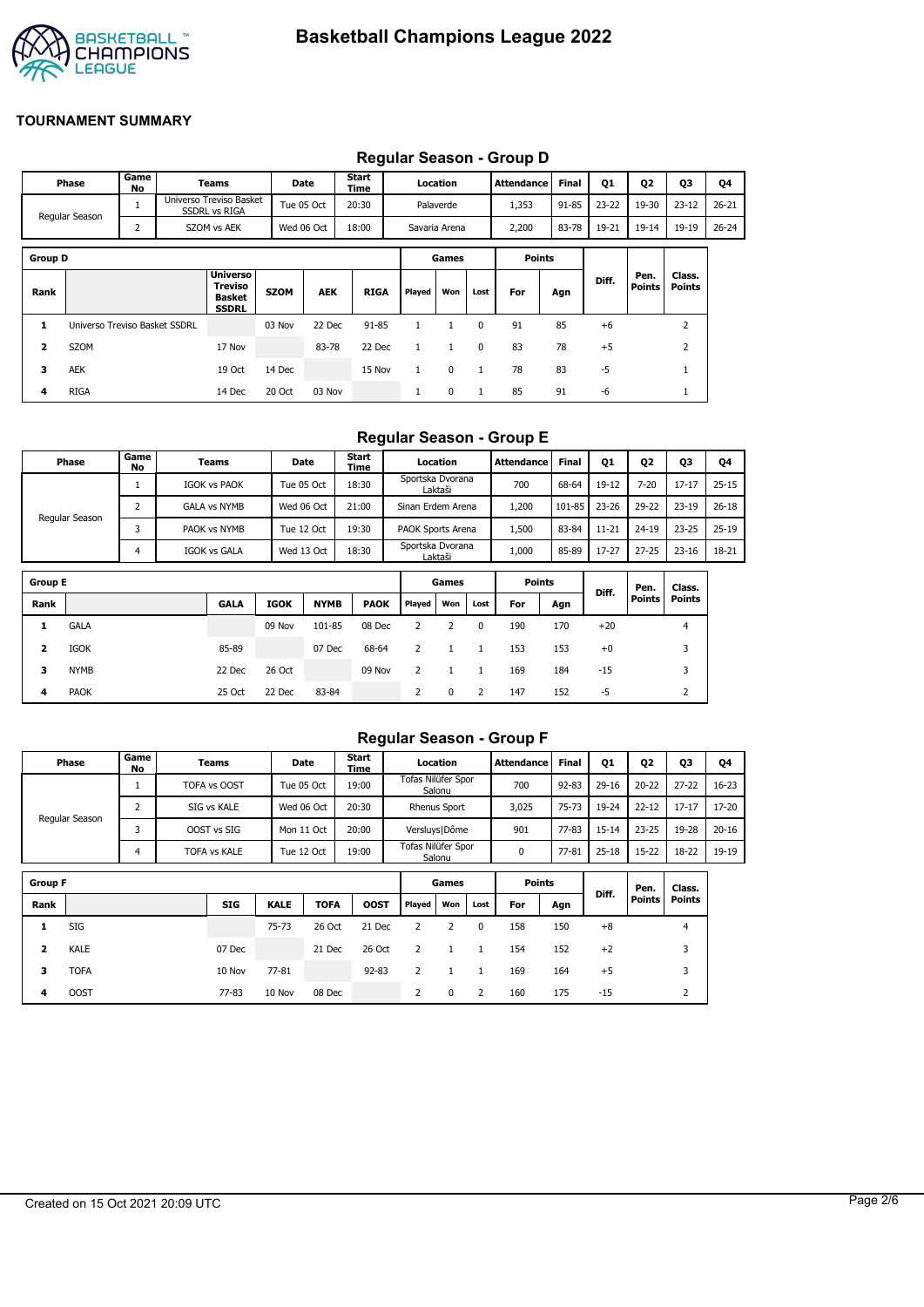

# **Regular Season - Group G**

|                | Regular Ocason - Oroup O |            |  |                     |                                       |            |               |        |                                               |               |                   |              |           |               |               |           |
|----------------|--------------------------|------------|--|---------------------|---------------------------------------|------------|---------------|--------|-----------------------------------------------|---------------|-------------------|--------------|-----------|---------------|---------------|-----------|
|                | Phase                    | Game<br>No |  | Teams               |                                       | Date       | Start<br>Time |        | Location                                      |               | <b>Attendance</b> | <b>Final</b> | Q1        | Q2            | <b>Q3</b>     | Q4        |
|                | 1<br>Regular Season      |            |  | <b>BRIN vs HOLO</b> |                                       | Wed 06 Oct | 20:30         |        | Palazzetto dello Sport<br>"Elio Pentassuglia" |               | 1,000             | 61-88        | $9 - 29$  | $13 - 20$     | $17 - 21$     | $22 - 18$ |
|                |                          | 2          |  | CLUJ vs DSK         | 19:30<br>Tue 05 Oct<br><b>BTarena</b> |            |               | 1,650  | 66-60                                         | 14-21         | $18 - 10$         | $21 - 16$    | $13 - 13$ |               |               |           |
|                |                          |            |  |                     |                                       |            |               |        |                                               |               |                   |              |           |               |               |           |
| <b>Group G</b> |                          |            |  |                     |                                       |            |               | Games  |                                               | <b>Points</b> |                   | Diff.        | Pen.      | Class.        |               |           |
| Rank           |                          |            |  | <b>HOLO</b>         | <b>CLUJ</b>                           | <b>DSK</b> | <b>BRIN</b>   | Played | Won                                           | Lost          | For               | Agn          |           | <b>Points</b> | <b>Points</b> |           |
| 1              | <b>HOLO</b>              |            |  |                     | 03 Nov                                | 15 Dec     | 22 Dec        |        |                                               | $\Omega$      | 88                | 61           | $+27$     |               | 2             |           |
| 2              | <b>CLUJ</b>              |            |  | 17 Nov              |                                       | 66-60      | 15 Dec        |        |                                               | 0             | 66                | 60           | $+6$      |               | 2             |           |
| 3              | <b>DSK</b>               |            |  | 20 Oct              | 22 Dec                                |            | 03 Nov        |        | $\mathbf 0$                                   | $\mathbf{1}$  | 60                | 66           | $-6$      |               |               |           |
| 4              | <b>BRIN</b>              |            |  | 61-88               | 18 Oct                                | 16 Nov     |               |        | 0                                             | 1             | 61                | 88           | $-27$     |               |               |           |

## **Regular Season - Group H**

|                         | Phase          | Game<br>No | Teams                | Date         |             | <b>Start</b><br>Time |                                              | Location         |          | Attendance    | <b>Final</b> | Q1        | Q <sub>2</sub> | Q3            | Q4        |
|-------------------------|----------------|------------|----------------------|--------------|-------------|----------------------|----------------------------------------------|------------------|----------|---------------|--------------|-----------|----------------|---------------|-----------|
|                         | Regular Season |            | <b>BURG vs BESIK</b> | Mon 04 Oct   |             | 20:30                | <b>Pabellon Multiusos</b><br>Coliseum Burgos |                  |          | 7,415         | 82-74        | $21 - 20$ | $23 - 23$      | $14 - 15$     | $24 - 16$ |
|                         |                | 2          | OLDEN vs VILN        | Wed 06 Oct   |             | 20:00                |                                              | <b>EWE Arena</b> |          | 2,836         | 76-72        | $16 - 18$ | $21 - 20$      | $21 - 21$     | 18-13     |
| <b>Group H</b>          |                |            |                      |              |             |                      |                                              | Games            |          | <b>Points</b> |              |           | Pen.           | Class.        |           |
| Rank                    |                |            | <b>BURG</b>          | <b>OLDEN</b> | <b>VILN</b> | <b>BESIK</b>         | Played                                       | Won              | Lost     | For           | Agn          | Diff.     | Points         | <b>Points</b> |           |
| 1                       | <b>BURG</b>    |            |                      | 02 Nov       | 21 Dec      | 82-74                |                                              |                  | $\Omega$ | 82            | 74           | $+8$      |                | 2             |           |
| $\overline{\mathbf{2}}$ | <b>OLDEN</b>   |            | 17 Nov               |              | 76-72       | 19 Oct               |                                              |                  | $\Omega$ | 76            | 72           | $+4$      |                | 2             |           |
| з                       | <b>VILN</b>    |            | 19 Oct               | 13 Dec       |             | 17 Nov               |                                              | $\Omega$         |          | 72            | 76           | $-4$      |                |               |           |
| 4                       | <b>BESIK</b>   |            | 14 Dec               | 21 Dec       | 02 Nov      |                      | л.                                           | 0                |          | 74            | 82           | -8        |                | Τ.            |           |

| Legend:    |                            |       |                     |                    |              |    |              |
|------------|----------------------------|-------|---------------------|--------------------|--------------|----|--------------|
| Class.     | <sup>∽เ</sup> assification | Diff. | <b>Difference</b>   | <b>DSQ</b><br>$ -$ | Disqualified | GP | Games played |
| <b>OTx</b> | Overtime                   | Qx    | <b>Quarter Time</b> | W/L                | Win/Loss     |    |              |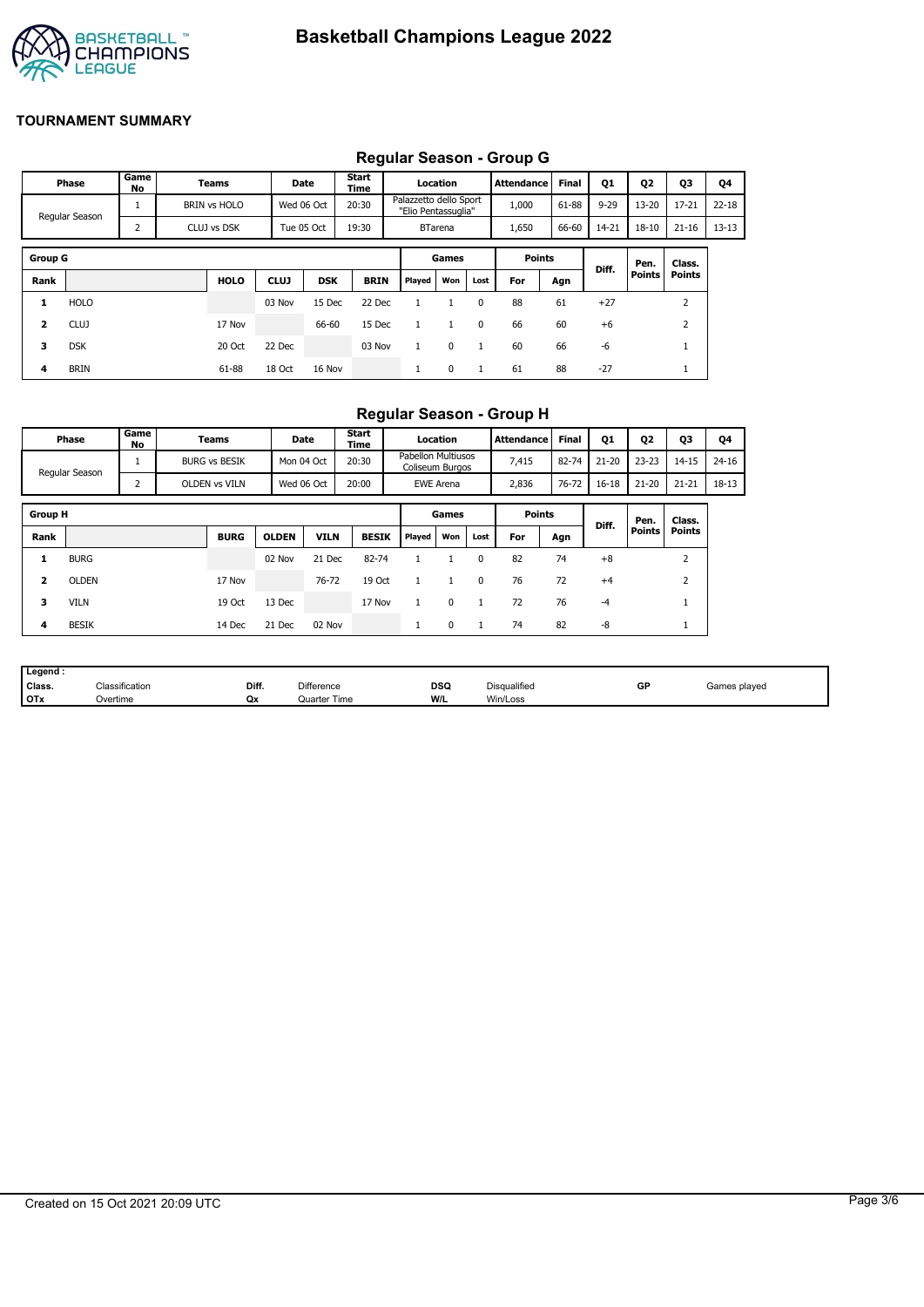

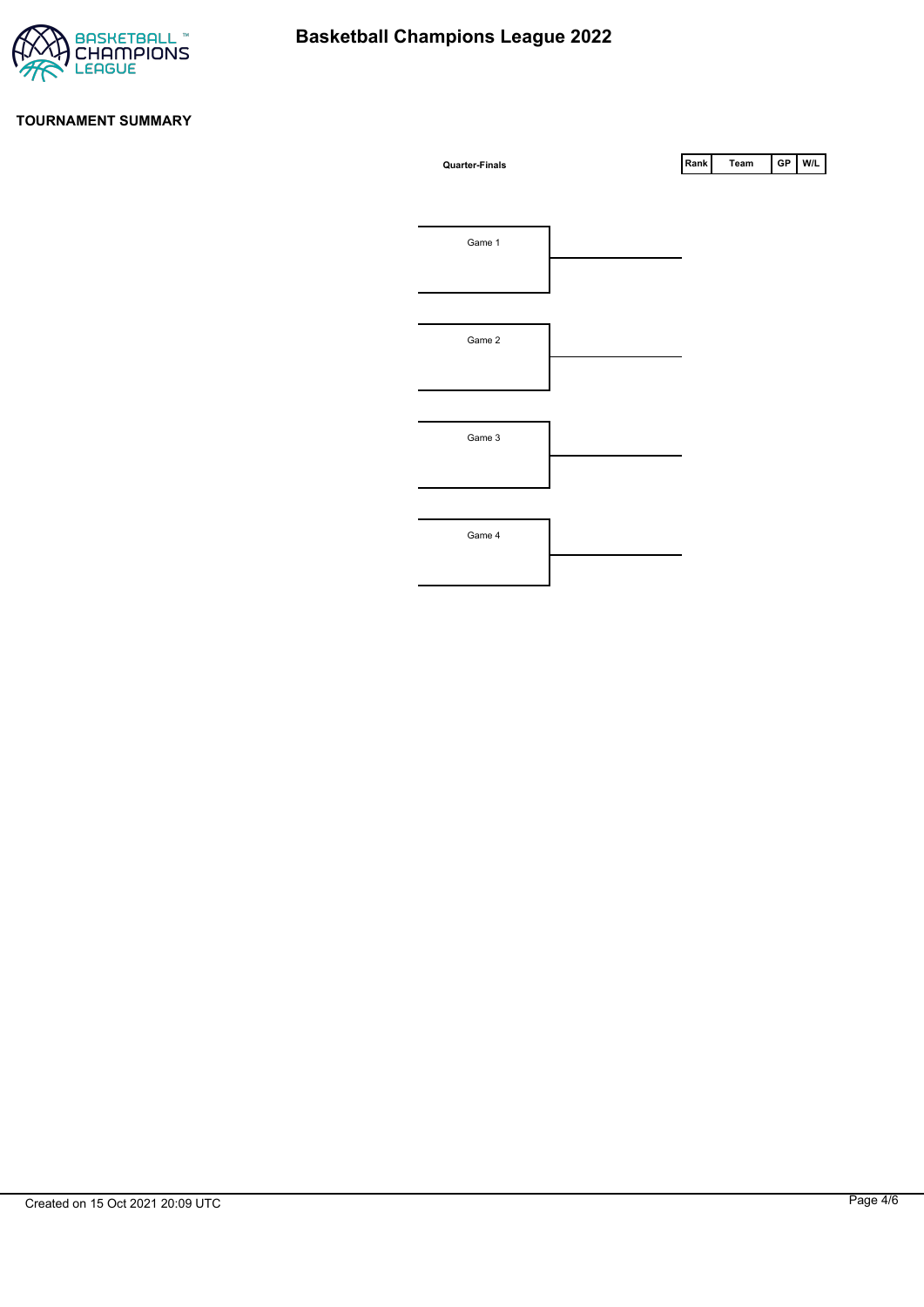

# **Basketball Champions League 2022**

#### **TOURNAMENT SUMMARY**

**Play-ins**

| Game 8 |  |
|--------|--|
|        |  |
|        |  |
| Game 7 |  |
|        |  |
|        |  |
| Game 6 |  |
|        |  |
|        |  |
| Game 5 |  |
|        |  |
|        |  |
| Game 4 |  |
|        |  |
|        |  |
| Game 3 |  |
|        |  |
|        |  |
| Game 2 |  |
|        |  |
|        |  |
| Game 1 |  |
|        |  |
|        |  |